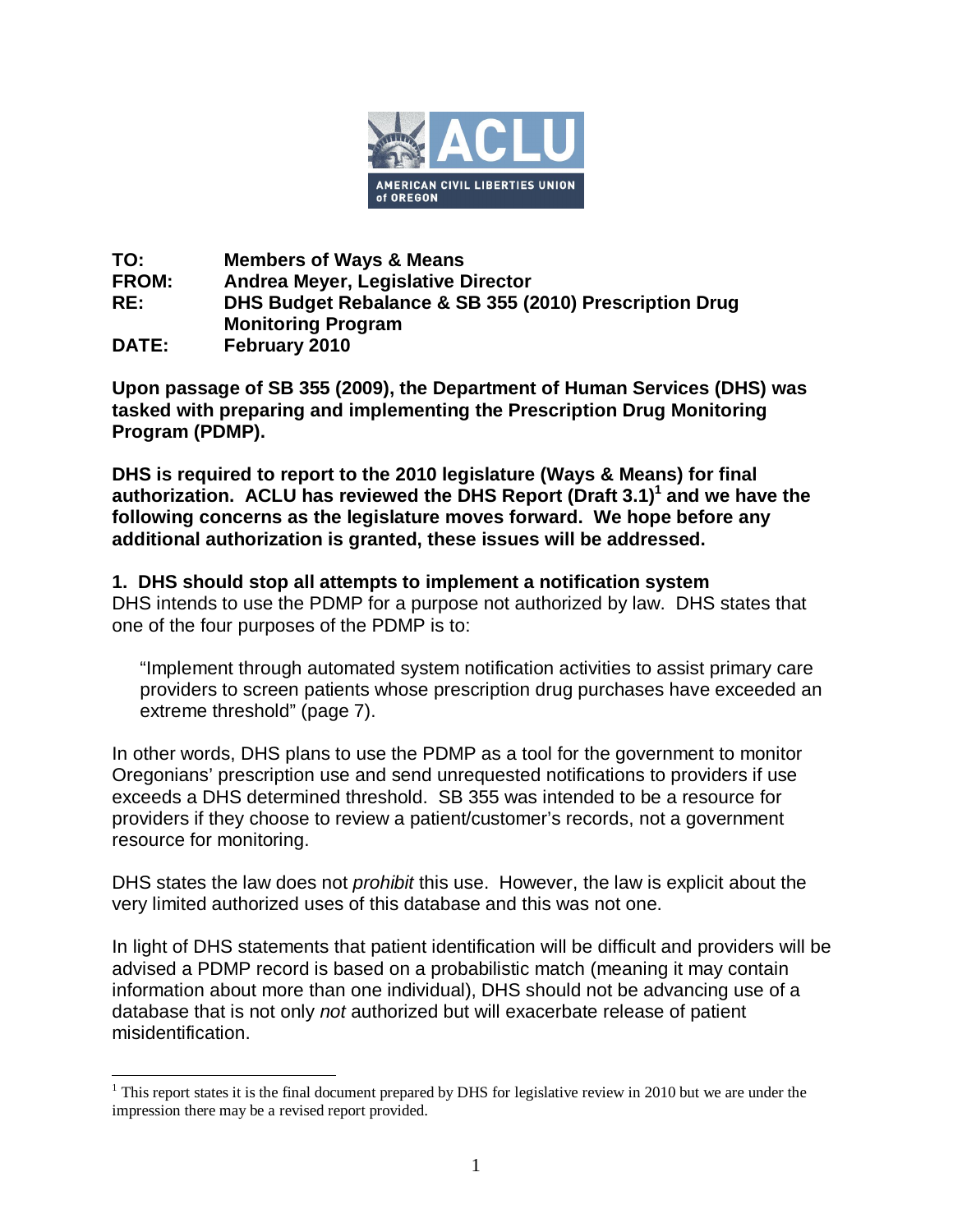## **2. Providers Will Get Information on Non-Patients**

DHS has reported that the database will misidentify patients:

"Providers will be provided with a warning that linked records are based on probability, and therefore may not pertain to the patient in question. Information from the system is intended to help inform healthcare decisions and should not be used exclusively. . . Providers will be cautioned that records are matched using probabilistic linking methods and that they should not base treatment decisions solely on PDMP data" (pages 86 & 87).

DHS provides a record matching table to show how two records *"are probably the same consumer."* Except, DHS's example actually does *the opposite*.

Record 1 is: Robert Smith; DOB 1/21/1970; Address 123 Main; Physician: Dr. Williams Record 2 is: Bob Smith; DOB 1/21/1970; Address 1223 SW Main; Physician: Dr. Jones

The expectation that private personal medical information of a non-patient will be released is contrary to good public policy.

### **3. Role of Pharmacy in Using PDMP**

SB 355 allows pharmacies to access and obtain records on all customers. DHS is silent on the pharmacy/customer relationship and the risks to customers accessing medication through their pharmacy in a timely manner because of a probabilistic match or proactive notification by DHS.<sup>2</sup>

What happens when a pharmacist receives a PDMP report that raises concerns because it was a probabilistic match and contains inaccurate information on the actual patient seeking a prescription fill? A pharmacy may have no time or resources to contact DHS or the vendor and wait for clarification of any questions about a report. It's reasonable to expect that if the pharmacy has any questions or concerns, it may deny the customer the required medication (under SB 355 the only time pharmacist cannot refuse to fill based on the PDMP is if the system is down).

Another risk is that the pharmacies armed with information they do not know is inaccurate, may suspect a customer of criminal activity. SB 355 does not prevent the pharmacist (or provider) from contacting law enforcement.

# **4. Patient Access to Report**

SB 355 authorizes patients to access a copy of their PDMP "report." However, DHS is planning only providing prescription information to patients and *not* information on which providers and pharmacies have requested access to a patient's report (Appendix G, Page 10).

 $\overline{a}$  $2$  It appears that DHS may not intend to send automated notifications to pharmacies, but does not state either way.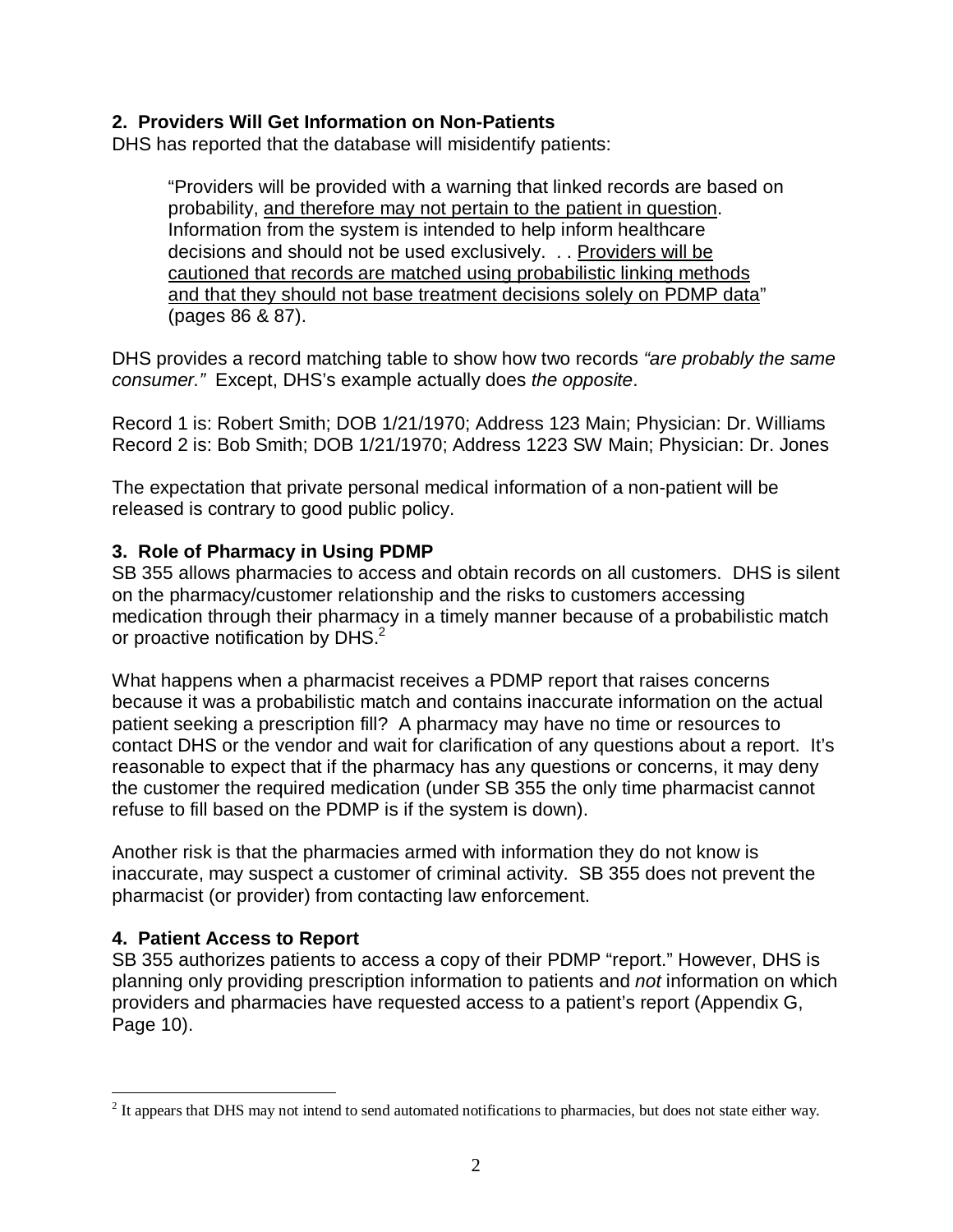With 20,000 authorized users and 10 million prescriptions to be databased a year, auditing who is using the system and assurances that it is being used appropriately is a significant issue. In fact, about 80% of data breaches (misuse) are by those authorized to access the system, which means the risks are very high with this database in light of the large number of authorized users.

The one proactive way patients can take steps to protect themselves is to obtain a copy of their report *that includes the names and dates of anyone who has sought or obtained*  a copy of that patient's report.<sup>3</sup> Patient copies of their own records should include all these details.

DHS recognizes the risk to patient misidentification. With providers it's a probabilistic match that will contain non-patient information but with patients, DHS expresses significant concerns about matching problems. With patient access DHS intends to operate the system in a very different manner than with provider access.

"Due to the lack of a unique identifier (i.e. social security number) collected by the PDMP system, a patient's records must be probabilistically linked where multiple similar records are present in the database (e.g. same name and DOB, different address between two records). *Patients will only be provided with records that exactly match the authenticated request identifying information (i.e. name, DOB, address) to prevent the potential disclosure of another patient's records*" (page 27).

Why is the concern about the very high risk of releasing personal patient medical information only at issue when patients request their own PDMP record, but not when a pharmacist or provider requests a report. For patients to understand any problems arising with their record, patients need to see what the provider and pharmacist are seeing.

# **5. Correcting Mistakes in the PDMP Database**

SB 355 authorizes patients to request corrections to their PDMP records. DHS does not intend to allow for corrections to database errors. It states that it cannot change that information because it is proprietary pharmacy data which is considered the "gold standard" (definitive) source data of prescription dispensation records (page 12).

However, DHS also states in the same report "It is true that consumers may find errors in their pharmacy records and across Oregon consumers engage in efforts to correct their pharmacy record. *The Oregon Board of Pharmacy reports that consumer complaints about erroneous pharmacy records are a known problem*" (page 88).

 $\overline{a}$ <sup>3</sup> Because SB 355 is written *so broadly* as to allow a pharmacist to obtain a report on *any* customer (and provider on *any* patient), the role of patient oversight is even more critical. **(Again, we urge that the law be constrained to "***about to* **prescribe or sell schedule II, III or IV" as the sole trigger for authorizing a report and to remove pharmacy access to the database entirely.)**